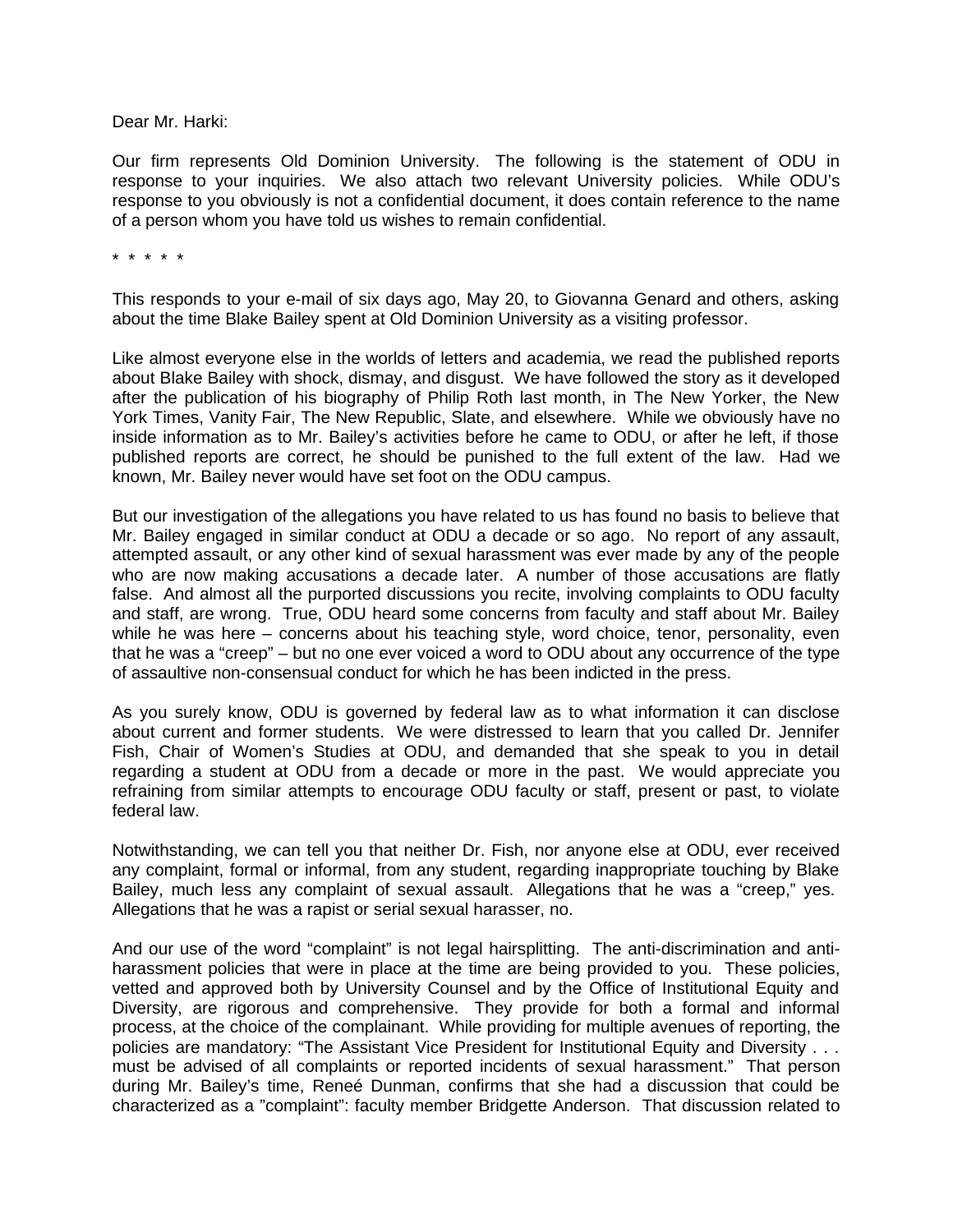what Ms. Anderson felt to be inappropriate comments to students, mentioned the hot tub incident, and came close to the start of Mr. Bailey's time at ODU. The other salacious incidents now being discussed -- harassment in a bar, sexual assault, a knife being drawn on Mr. Bailey, an attempted rape – none of them were ever mentioned to Ms. Dunman (or anyone else at ODU) or made the subject of a "complaint," formal or informal, by Ms. Anderson, Ms. or anyone else. Ms. Dunman called Mr. Bailey in for pointed and vigorous counseling.

That ODU is being called upon now to respond to very different memories a decade later is precisely what the reporting policy is intended to avoid. The policy requires reporting within two years so that ODU can act and address the complaints. With the sole exception of the informal conversation between Ms. Anderson and Ms. Dunman, not even one of the incidents related in your e-mail were reported to Institutional Equity and Diversity, as required. Every person who now claims they were abused had multiple avenues to report – many of them friendly acquaintances on faculty and in the Administration, who hardly could have been suspected of potential retaliation. Nothing was reported, formally or informally, "confidentially" or not.

Of course, we cannot claim that Mr. Bailey's style and views were uniformly uncontroversial; they are the subject of extensive and often vehement comment in the press and on-line. On occasion, other faculty members were told by students and other members of the faculty that his classroom directions were odd, his assignments unusual, that some of his comments were perceived as misogynistic, or even that he was "creepy." Early in his time at ODU both the Chair of the English Department and, as mentioned above, the Assistant Vice President of Equity and Diversity met with Mr. Bailey separately and informed him, in no uncertain terms, that such conduct was unacceptable and placed his continued employment by ODU seriously at risk. As far as we can discern, there were no such complaints about Mr. Bailey after these discussions.

As you probably know, Mr. Bailey was a temporary appointee at ODU. He came to us eleven years ago, after concluding a visiting professorship with William & Mary in 2010. At ODU he filled the Mina Hohenberg Darden endowed professorship, which supports a visiting, one-year appointment for a writing faculty member. In addition to Mr. Bailey's reputation as a superb writer (including his then-recent Pulitzer nomination for his work on John Cheever), two factors commended him to us for that position. The first was his strength in nonfiction. At the time, ODU had a healthy crop of undergraduate and graduate students interested in nonfiction; our then-current faculty members on nonfiction were few, and his expertise was attractive. The second, quite frankly, was his proximity to campus. Unlike most other visiting professors at ODU, Mr. Bailey lived in Hampton Roads (and would not need, for example, to be housed and supported at University expense). Mr. Bailey was re-appointed for subsequent visiting terms and left us in 2016. There was nothing sinister about his departure: as a visiting professor he was expected to visit and then depart. Since then, a number of noted scholars have held the same visiting professorship.

There are a few specific allegations made or implications drawn from your inquiry that bear further mention. To be frank, when we have attempted to verify a great many of the assertions your sources have made, we have discovered a very different story. We would respectfully request that you attempt to confirm the accuracy of what you have been told, since much of it is inaccurate and misleading.

## **1. Bridget Anderson**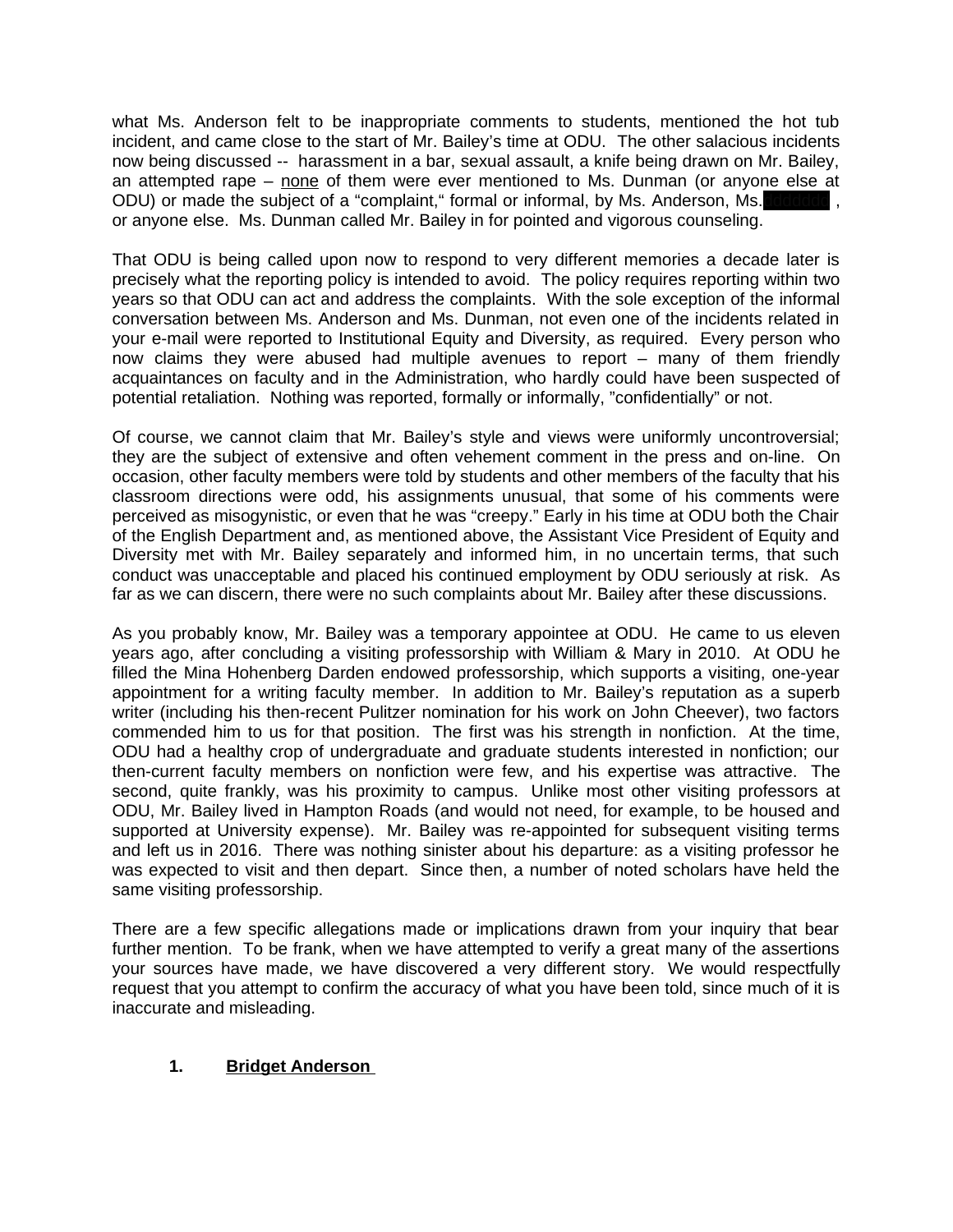It appears that some of your sources discussed an incident during which Ms. Anderson, at that time a faculty member whom you identify as a Linguistics Professor, and Mr. Bailey (who was not in the same department), shared a hot-tub in an inappropriately intimate manner. This was at an off-campus, after-hours get-together at the time of an MFA retreat in Sandbridge in the Spring of 2010.

Contrary to what you have been told, it appears clear this incident was consensual. Ms. Anderson herself told it as a funny story for years afterwards. The incident was never the subject of a harassment complaint by Ms. Anderson, or by anyone else. And your sources also are mistaken about the aftermath.

- An eyewitness to the incident was present and has confirmed to us that it was consensual. In addition, after the incident. Professor Anderson remained in the hot tub with Mr. Bailey for about another two hours—after which they left for the beach together.
- We have also received confirmation from another former faculty member, of over 25 years' tenure, that the "hot tub" incident was consensual. This long-time ODU professor came out to the hot tub on the evening in question and found, surprisingly, that Anderson was in the hot tub with Bailey and two other men – and that Anderson was totally naked. It was clear to this faculty member that Anderson's interaction with Bailey in the hot tub was neither forced nor non-consensual. This faculty member also remembers Anderson flirting constantly with Bailey at the MFA retreat -- a retreat meant for a part of the English department with which Ms. Anderson was not involved. She somehow "wrangled" an invitation and spent her evenings with Mr. Bailey.
- Ms. Anderson lobbied intensively to be invited back to the same event the next year; she was.
- Far from being haunted or injured by the incident, Ms. Anderson bragged about it in social settings for years. Even as late as a departmental happy hour four years later, Ms. Anderson was laughingly admonished by her department Chair, "If you tell that hot tub story one more time, I'm leaving!" Undaunted, she proceeded to relate the story once again, as an "amusing anecdote."

Your sources suggested that Ms. Anderson complained to the late Department Chair Jeff Richards, from whence a complaint about this came to the attention of Charles Wilson, at the time incoming Dean of the College of Arts and Sciences. Not true.

- Although Ms. Anderson was one of Dean Wilson's nominees for a SCHEV award. and although he spoke with her often, Ms. Anderson never once complained to Dean Wilson about this incident, or indeed about any aspect of Mr. Bailey's conduct. Nor did he hear any such complaint second-hand from Professor Richards. Period.
- We have reached out to the Human Resources department manager for that time, who also has confirmed that she was unaware of any complaint (or mediation) involving Ms. Anderson and Mr. Bailey, alone or separately.
- Several other suggestions made by your sources, also involving Dean Wilson, are flatly wrong.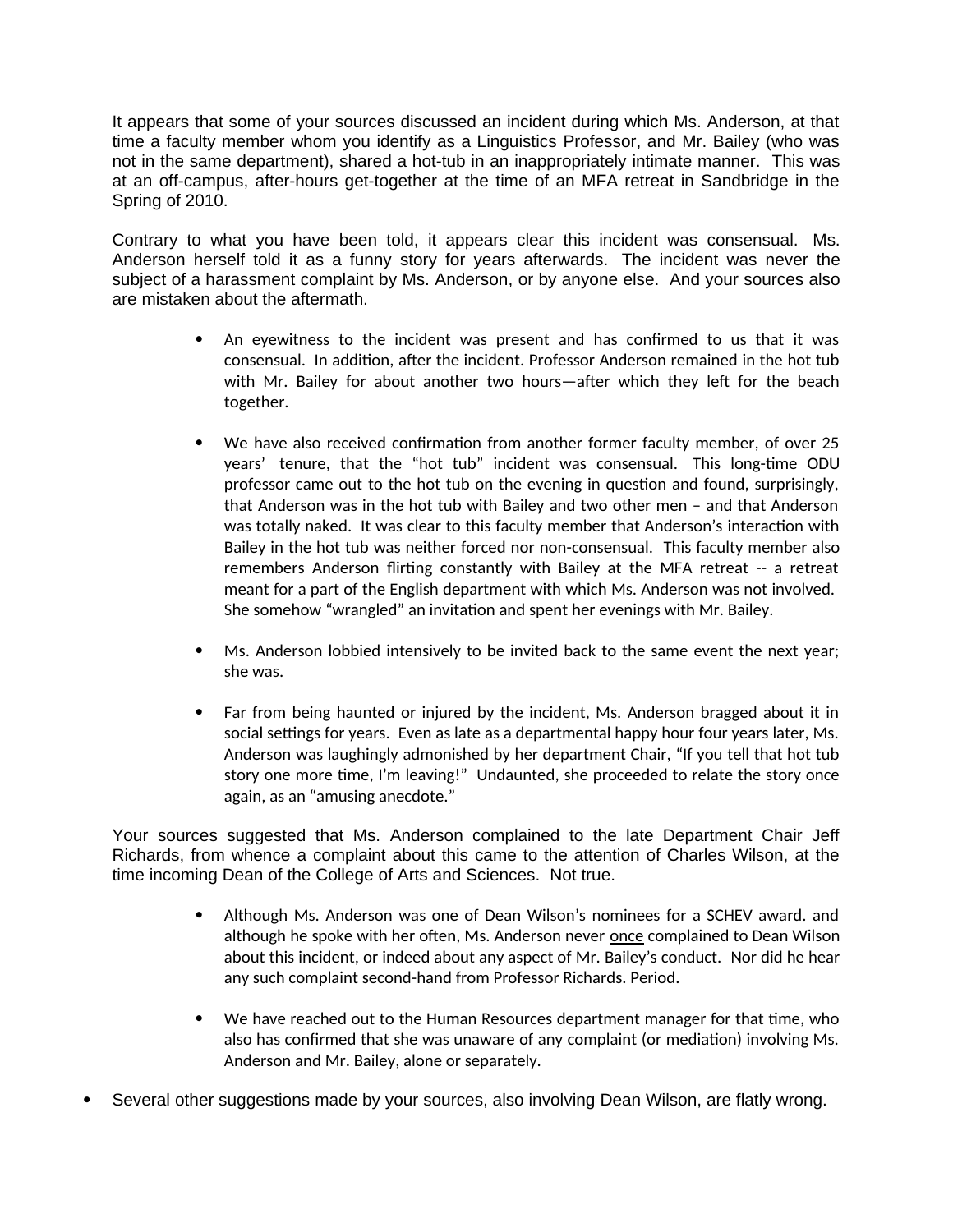- Dean Wilson never received a single student complaint about Mr. Bailey.
- Contrary to your source's suggestions, Dean Wilson never met together with Ms. Anderson and Mr. Bailey. In fact, Mr. Bailey never once was even in Dean Wilson's office. Your suggestion (that "Anderson and Bailey met with Wilson. Anderson was required to go to counseling because of the incident. Bailey received no punishment.") is completely false.
- Dean Wilson did not send Ms. Anderson to counseling. Dean Wilson did not even know, until he was asked about the story your sources are feeding you, that Ms. Anderson ever went to counseling. He certainly did not, as your e-mail suggests, punish Ms. Anderson by sending her to counseling for complaining about Mr. Bailey.
- .As mentioned above, Ms. Anderson did, on the other hand, discuss Mr. Bailey with Reneé Dunman, ODU's Assistant Vice President of Equity and Diversity – the person to whom complaints of harassment or discrimination were supposed to be reported. There is no truth to the suggestion that Dean Wilson told Anderson not to speak to Ms. Dunman about Mr. Bailey. Ms. Dunman did admonish Bailey sternly about his comments and about the perceptions they might create.
- $\bullet$
- Nor did Ms. Anderson raise her concerns with others in the administration with whom she spoke frequently.
- $\bullet$
- For example, Ms. Anderson would often come to the office of Mike Pearson, who was on the Creative Writing faculty for 32 years and Chair for a decade. Although Ms. Anderson used her frequent visits to complain loudly and at length on a number of topics, never did she so much as mention to Professor Pearson any issue she may have had with Mr. Bailey, be it hot tub, knife, or misogyny in general
- Janet Katz was the Assistant Dean of Arts & Letters during Mr. Bailey's time at ODU. Dean Katz notes that she never received any complaint about Mr. Bailey from anyone, faculty, staff or student. The only concern ever expressed to her was from Dr. Heller, department Chair, who noted that one student had expressed (again, non-specific) criticism of Mr. Bailey's teaching style.
- Professor Dana Heller, Chair of the Department of English during the early part of Mr. Bailey's time at ODU, became aware in some form of the "hot tub incident" and, informally and at second-hand, of some concern voiced by a woman who believed she had been harassed by Mr. Bailey at a bar off campus. Although that second instance was never reported to Professor Heller (nor, so far as we are aware, to anyone), Professor Heller called Mr. Bailey on the carpet; reminded him that he lacked tenure and assured him he could be terminated. Mr. Bailey swore his innocence, although he also apologized for any awkwardness caused by the situation. That was the last time Professor Heller heard any complaint about Mr. Bailey's conduct for the remainder of her time as Department Chair.
- Contrary to what you may have been told, neither Dr. Heller nor Dean Wilson had any discussion with Ms. Anderson about any allegation that Mr. Bailey attempted to kiss her in her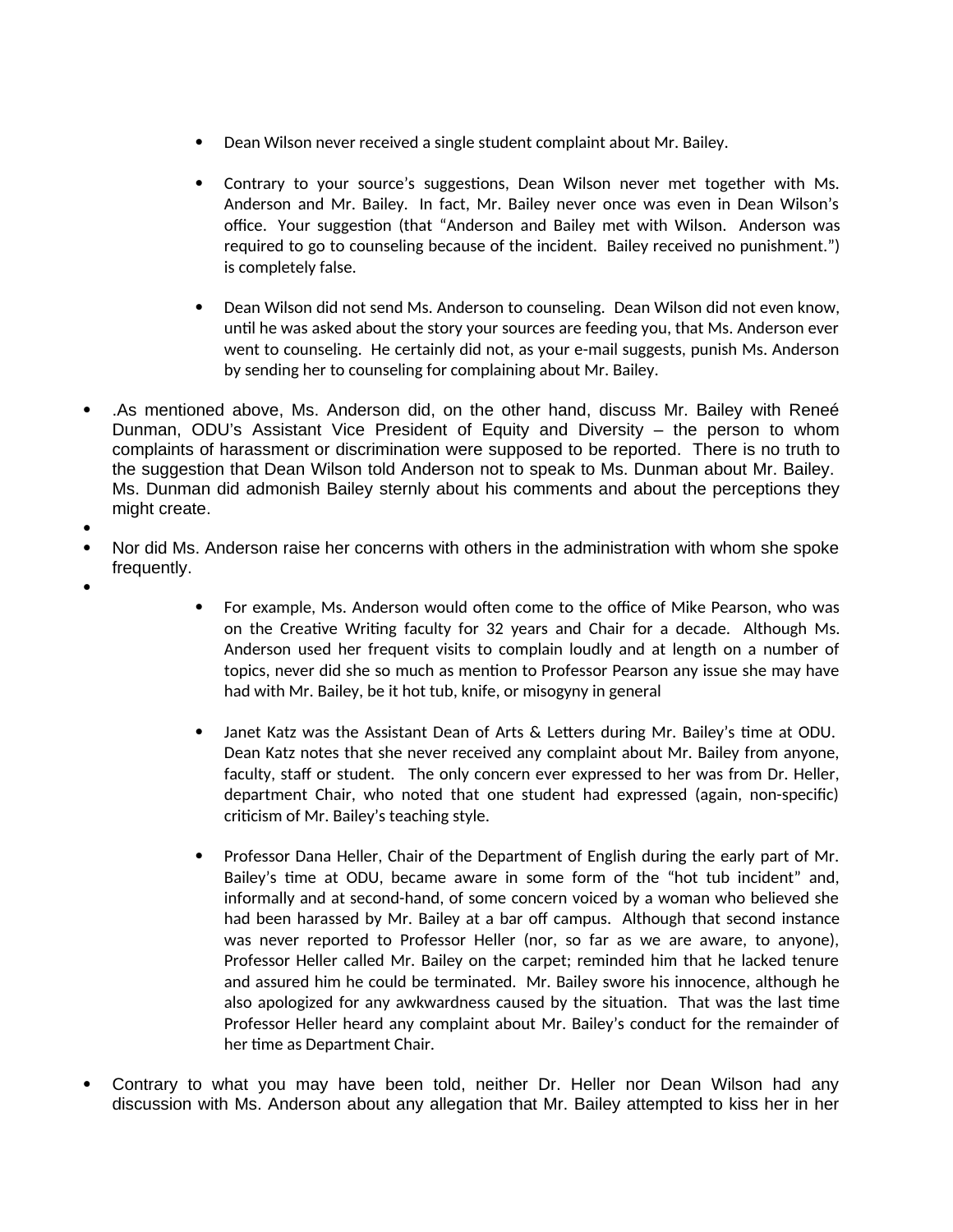office in the Summer of 2011. Our investigation has disclosed no other indication that Ms. Anderson told anyone about this allegation. Contrary to what you have been told, Professor Pearson was not asked, either by Dr. Heller or by Dean Wilson, to talk to Mr. Bailey about this incident: neither Dr. Heller nor Dean Wilson was told by Anderson about this incident, and Professor Pearson confirms this never occurred.

- Your sources seem to believe that James Wright, Senior Associate University Counsel, intervened with Ms. Dunman to prevent Mr. Bailey from being fired. False. This meeting (or discussion, or intervention) never occurred. Mr. Wright had and has no authority to intervene in determinations of this kind and is emphatic that he did not. Ms. Dunman confirms that this simply did not occur; she neither thought of nor recommended the termination of Mr. Bailey for any form of misconduct. Neither Ms. Dunman nor Mr. Wright had anything to do with Ms. Bailey's eventual departure.
- Mr. Bailey left ODU when his status as visiting professor was not renewed. Visiting professors are just that: temporary visitors. He had been at ODU for several years, and it was time for another visiting professor to be appointed. Among those to hold this position over the past few years is Joe Jackson, an outstanding author and former writer for The Virginian-Pilot.

**2. dddddd**

We understand that Ms. dis not to be named in your story. We understand that she says she was the victim of "unwanted advances" in a bar by Mr. Bailey.

- Contrary to what your sources have told you, Ms. did not discuss this incident with Luisa Igloria, the chair of the MFA program at the time. Ms. Igloria, the current Poet Laureate of the Commonwealth of Virginia, confirms that she was never the recipient of any specific complaint about Mr. Bailey from Ms.
- Ms. Igloria was one of Ms.  $\hbox{\Huge [}\,$  's thesis advisors, knew Ms.  $\hbox{\Huge [}\,$  well, and considered herself close to Ms.  $\blacksquare$  . If there were anything Ms.  $\blacksquare$  needed to complain about, there is no reason to believe she would not have been full and frank with Ms. Igloria.
- Ms. Clark, one of your witnesses, also was one of Ms. Igloria's thesis advisees, and never came to her with any specific complaint about Mr. Bailey.
- Ms. Igloria did receive a few non-specific, general student complaints about Mr. Bailey; again, all these related to the tone and tenor of his comments or his teaching style; nothing at all was said about any assault, attempted assault, sexual harassment, or confrontation off-campus at a bar. None of these non-specific concerns rose to the level of any reportable incident, whether of sexual harassment or otherwise.
- Your sources also say that Ms. **b** "took the incident" to Dr. Heller, Chair of the English Department. As noted above, Dr. Heller did become aware, very early in Mr. Bailey's time at ODU, of an incident at which Mr. Bailey reportedly bothered someone in a West Ghent bar called Cruzers. This may be the incident to which Ms. **Figure 1** refers. However, according to Dr. Heller, Ms. bbbb did not speak to her directly. Dr. Heller heard about it second-hand, and to the best of Dr. Heller's recollection no one ever made a report of the incident to anyone. Nevertheless, this incident led directly to Dr. Heller's meeting with Mr. Bailey in her office, where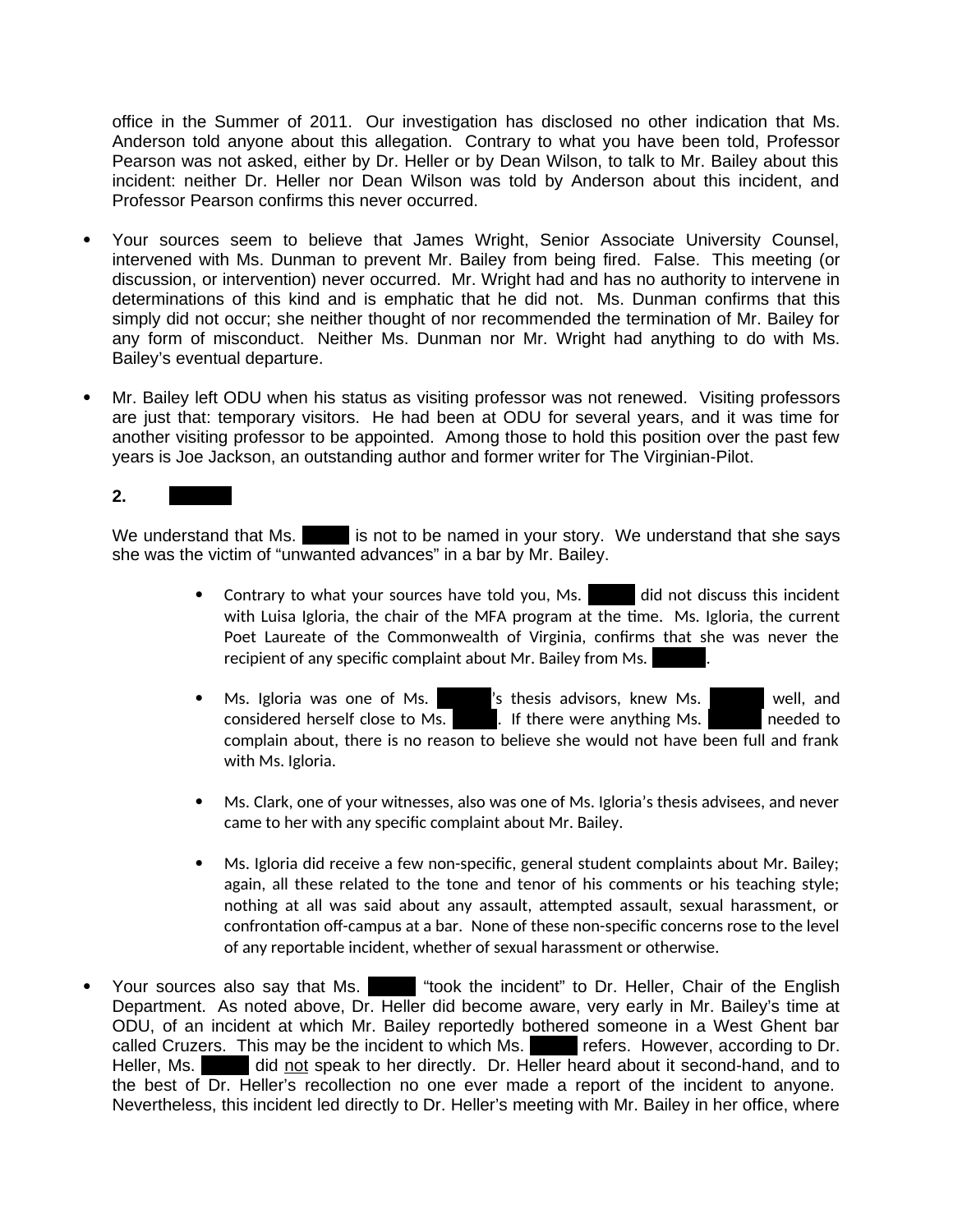he swore his innocence and apologized for the awkwardness of the situation. Dr. Heller reminded him that he did not have tenure and his employment was at risk, and he assured Dr. Heller that nothing similar would ever occur again. Dr. Heller notes that she heard no further negative complaint about Mr. Bailey, from anyone, at any time in her tenure as Chair.

## **3. Jennifer Fish/Stephanie Sugioka/ Others**

Your sources suggest that Ms. Sugioka, a departmental lecturer, reported "her concerns" to Ms. Dunman, and that according to Ms. Sugioka Ms. Dunman then "read the riot act" to Mr. Bailey. The timeframe of this allegation is unclear, although it seems to fit around 2013-2014 in your email. This assertion, again, is simply not true. As discussed above, Ms. Dunman had a meeting with Mr. Bailey early in his tenure, when Ms. Anderson complained to her about the tone and tenor of his teaching and mentioned the hot tub incident. We do not know what your source means by referring to Ms. Sugioka's "concerns," but again no one reported anything to Ms. Dunman or anyone else in Equity & Diversity. ODU received no complaint, formal or informal, after Mr. Bailey's early discussions with Ms. Dunman and Dr. Heller.

Ms. Sugioka's description of her discussion with Jennifer Fish also has been misrepresented. It is correct that at least one student came to Dr. Fish, Chair of Women's Studies, to discuss Mr. Bailey's approach to writing and a belief he was "creepy." Again, none of the salacious allegations you discuss were raised: no hot-tub incident, no pick-up lines at bars, no assault or attempted assault, no knife, no attempted rape, no attempted kiss, nothing. The single person who approached Dr. Fish asked her to keep the complaint confidential, and to take no action on it. Dr. Fish honored the person's request for confidentiality. This was not a subject of discussion between Dr. Fish and the Dean, and had nothing to do with sexual harassment, much less sexual assault.

The suggestion that Mr. Bailey's criticism of Ms. Davis' writing was sexually abusive, or that Ms. Argento was abused by Mr. Bailey crossing his legs in his office during a discussion of her thesis, denigrates and delimits the critical social problem of sexual abuse. Nevertheless, if either of these individuals felt they were treated inappropriately or harassed, they could have made a complaint. ODU would have investigated and taken appropriate action. No one complained.

ODU declines to enter into a dialogue on the twenty questions that follow your two pages of allegations, because those questions are themselves predicated on the allegations – the salient portions of which are false.

In sum, what it appears you have been told is a distorted version of events from long ago, almost all of them off-campus, and none of them – none of them – made the subject of any contemporaneous reporting or complaint, despite ample opportunity for complaint and discussion. Most of the purported interaction with ODU faculty and staff is falsely characterized. The most salacious of the incidents – the "hot tub" – was consensual, indeed sought-after. Some complaints were indeed made, informally and outside the reporting system, about Mr. Bailey's teaching style and attitude. So be it: if a student does not feel comfortable with stark or blunt criticism of their writing style, perhaps a career as a writer is not a good fit. But no one ever -- ever – complained to ODU about "grooming," attempted rape, "attempted kissing," or any of the other incidents highlighted. And it beggars belief that an attempted rape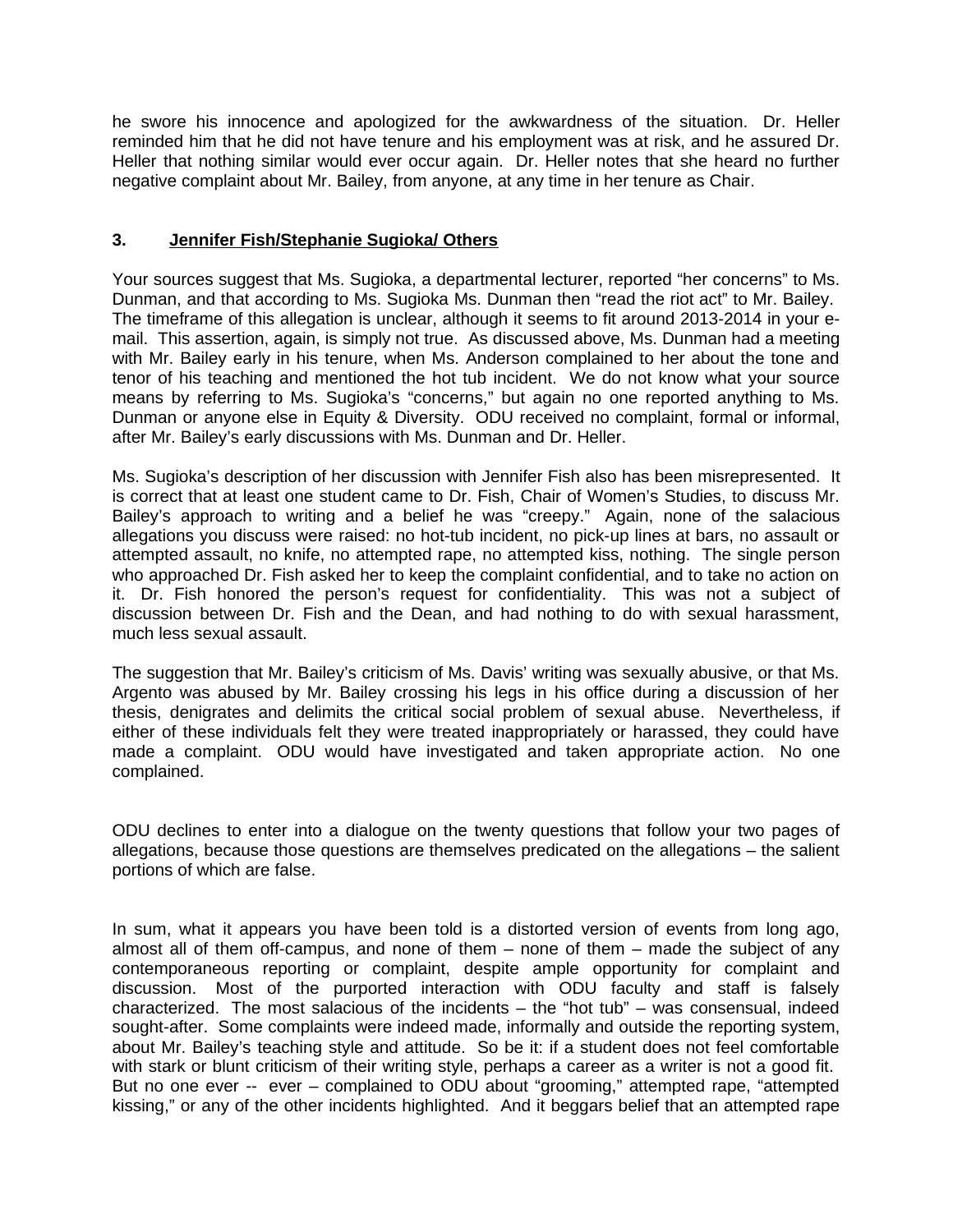of a faculty member by another faculty member would remain unreported for more than half a decade.

ODU only knows what it reads in the papers about the pre-ODU and post-ODU activities of Mr. Bailey; if those reports are accurate, he is deplorable. But no similar conduct occurred at any time while Mr. Bailey was a visiting professor at ODU.

END OF ODU STATEMENT

John M. Bredehoft **Kaufman & Canoles, P.C.** 150 W. Main Street, Suite 2100 Norfolk, VA 23510-1665

Questions sent to ODU

- What was ODU's policy on reporting sexual assault and harassment in 2010? How has that changed from then to now?
- Under what conditions should an ODU professor report allegations of sexual assault and harassment to the Office of Equity and Diversity?
- Based on the timeline above, did Wilson, Heller and Igloria follow ODU's policy as it was written at the time?
- Many of the women who say they were victimized by Bailey feel guilty, though they went to ODU administrators, for not having done more to alert the university to his behavior. Did they follow ODU's procedure for reporting allegations of sexual assault and harassment? What more should they have done to follow ODU's policy and spark an investigation?
- When was Bailey a writer in residence? For the 2009-2010 school year. Was it just the first semester of 2010?
- Did he hold the Mina Hohenberg Darden Chair in Creative Writing from Fall of 2010 through 2016? Please provide precise dates if possible.
- Was Bailey on a series of one-year contracts at the university?
- Has the University received notice of any lawsuit regarding Blake Bailey's time at ODU where the institution, Bailey or individual ODU employees are named? If so, please provide the date and jurisdiction of the lawsuit and a case number.
- Several of the people who were victims of Bailey or witnessed Bailey victimizing others said that they had the impression that it did not matter if people complained about Bailey harassing and assaulting women, that the university wanted to keep him as long as it could. Do you have any response to this?
- When was Renee Dunman made a vice president? What was her title in the Office of Institutional Equity and Diversity prior to that?